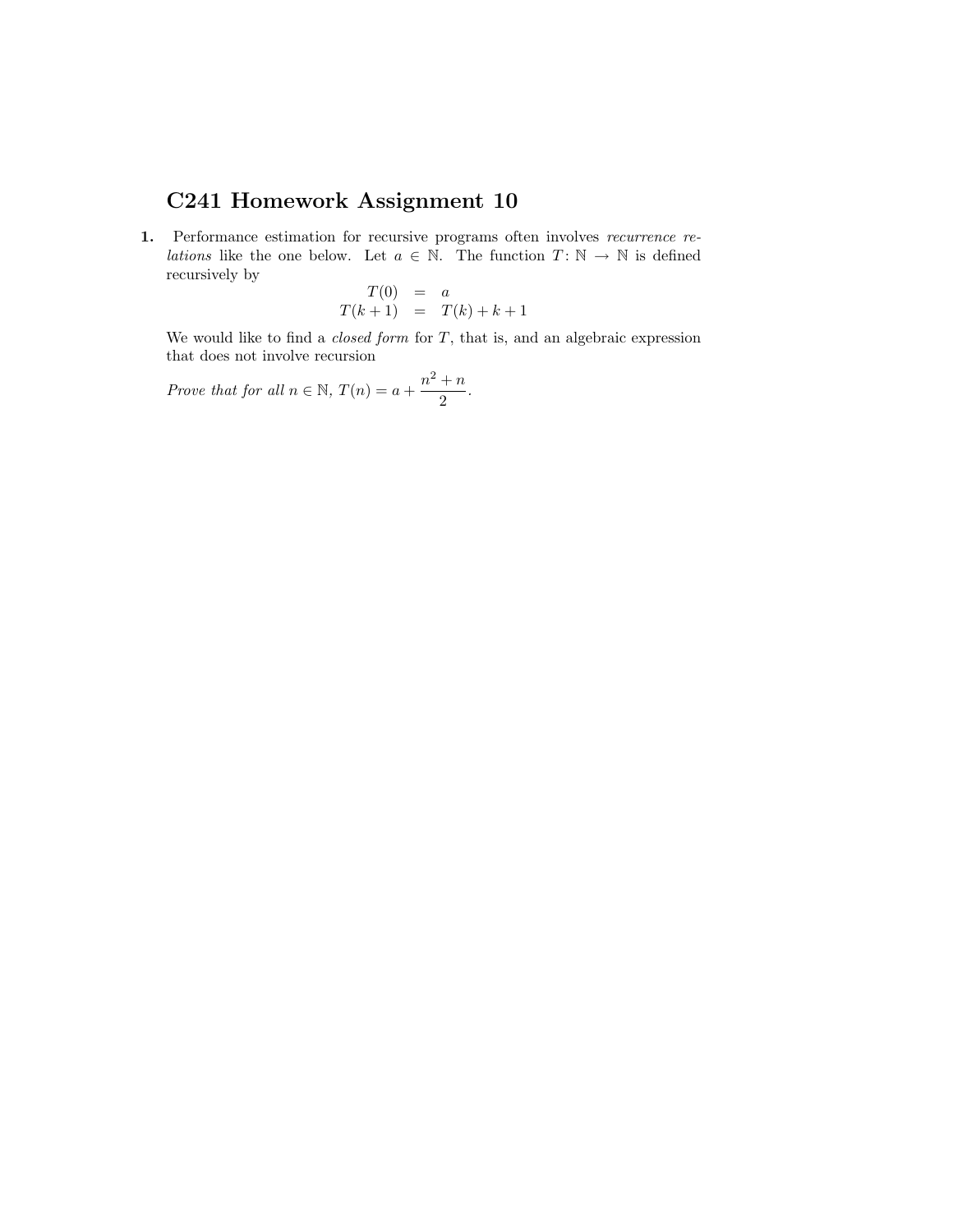- 2. Using the definition of  $V_3$ , check that the expression shown in Example 8.3 evaluates to 17. Then evaluate the following words of  $L_3$ :
	- (a) # \$ 3 # 8 9 \$ 2 5
	- (b) # # # \$ 3 4 5 6 7
	- (c)  $\#3 \#4 \#5 \$ 6 7$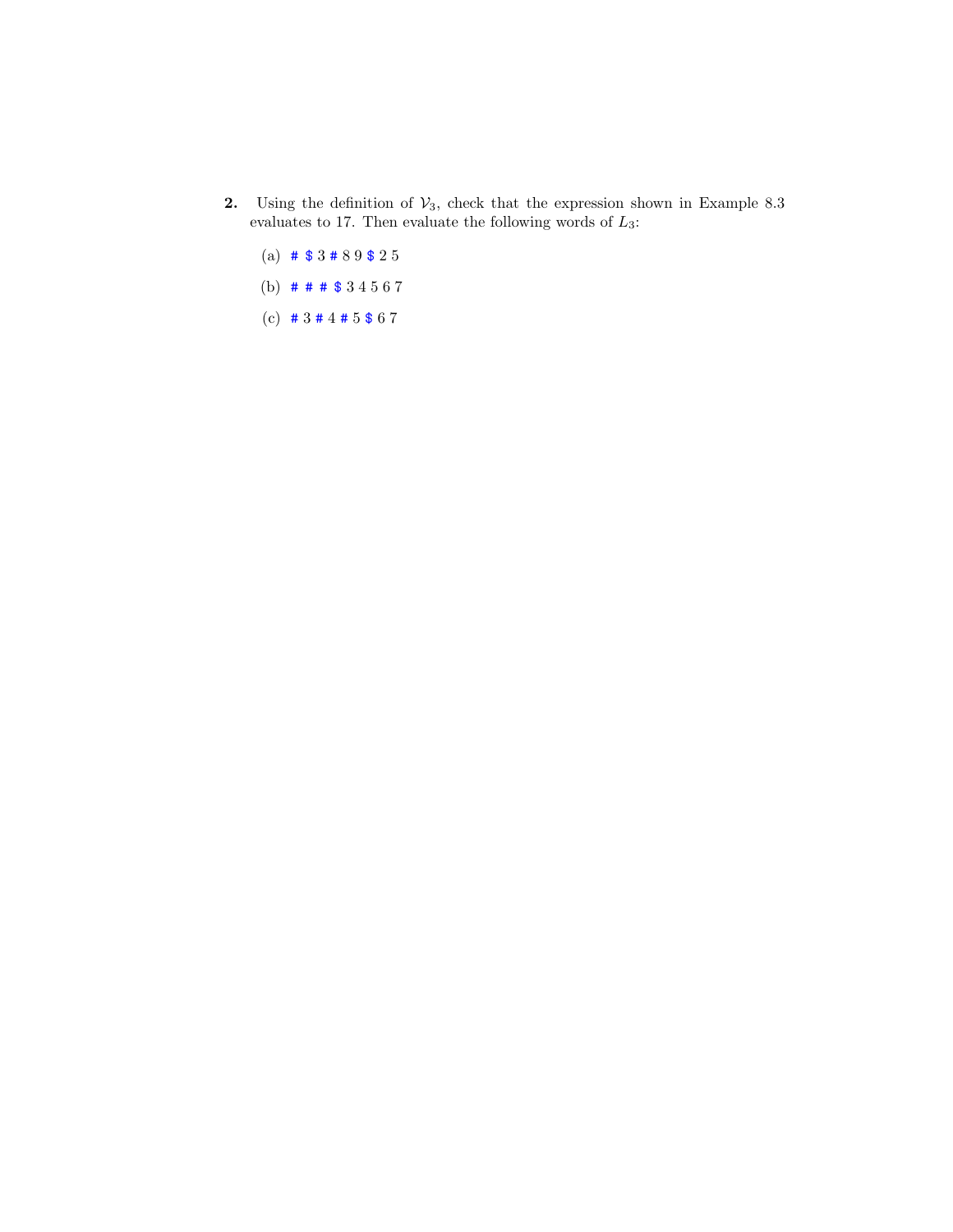**3.** Consider the following language,  $L_4 \subseteq V^+$ , for  $V = \mathbb{N} \cup \{ * , * \}$ .

| $L_4 \subset V^+$                            |
|----------------------------------------------|
| 1. $\mathbb{N} \subset L_4$                  |
| 2a. $u, v \in L_4 \Rightarrow # u v \in L_4$ |
| 2b. $u, v \in L_4 \Rightarrow u v \circ L_4$ |
| 3. nothing else                              |

Define an interpretation function for  $L_4$  under which ' $\#$ ' stands for addition and ' \$ ' for multiplication.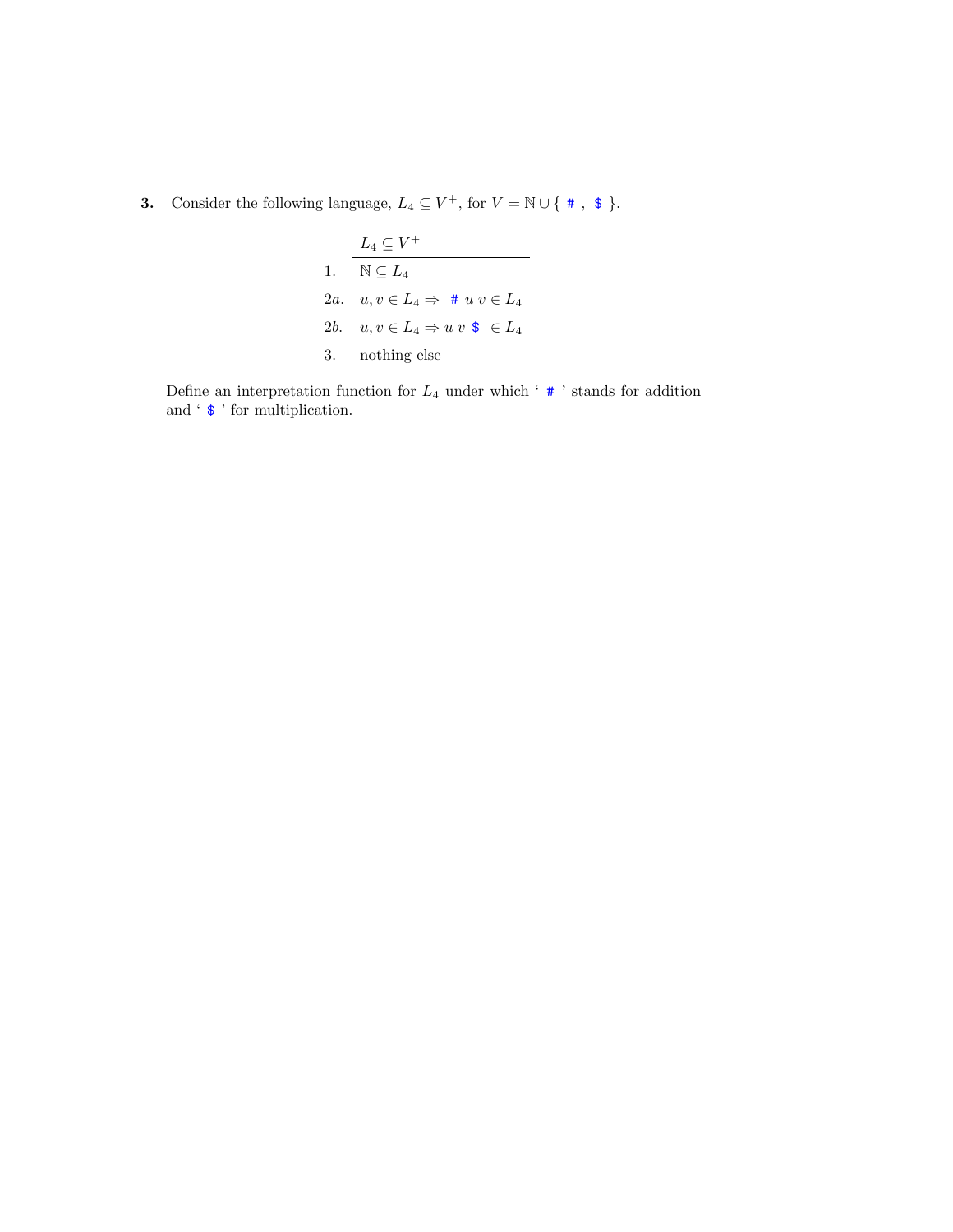- **4.** Determine whether the following words are in  $L_4$ , and if so evaluate them:
	- (a)  $\#$  # 2 3 4 \$ 4
	- (b)  $\# 23 \$ 45 \$$
	- (c)  $2 \# 3 \# 5 \$ 6$
	- (d)  $2 \# 3 \# 5 \$ 6$
	- (e)  $23 \# 4 \# 56 \$ 7 \$$
	- (f)  $1 \# 23456 $78 $$  \$ 9 \$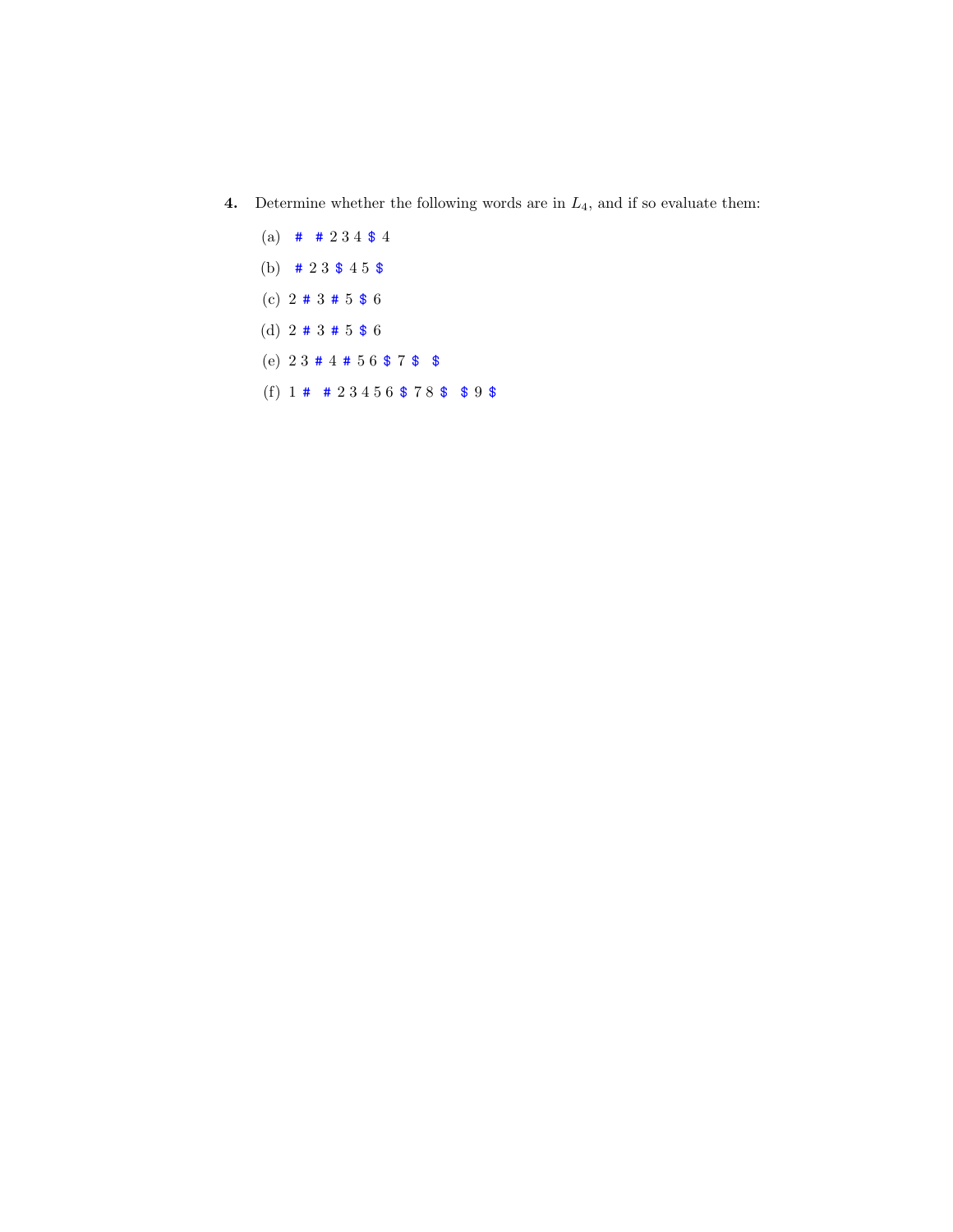5. A language TERM of Boolean terms and their meaning  $T$  are defined below.  $\mathcal{B} = \langle \{0, 1\}; \wedge, \vee, \neg; =; 0, 1 \rangle.$ 

| $IVS = \{a, b, c, \}$                                    | $ENV = {\sigma   \sigma : IVS \rightarrow {1,0}}$                                                |
|----------------------------------------------------------|--------------------------------------------------------------------------------------------------|
| $TERM \subseteq (IVS \cup \{ +, \langle , \rangle \})^*$ | $T: ENV \times TERM \rightarrow \{1,0\}$                                                         |
| 1a. $0 \in TERM$                                         | $T\sigma$ [0] = 0                                                                                |
| 1b. $1 \in TERM$                                         | $T\sigma[1]=1$                                                                                   |
| 1c. $IVS \subseteq TERM$                                 | $\mathcal{T}\sigma[v] = \sigma(v)$ for $v \in IVS$                                               |
| 2a. $t \in TERM \Rightarrow -t \in TERM$                 | $\mathcal{T}\sigma$ [ -t] = $\neg \mathcal{T}\sigma$ [t]                                         |
| 2b. $t_1, t_2 \in TERM \Rightarrow (t_1 + t_2) \in TERM$ | $\mathcal{T}\sigma[(t_1+t_2)] = \mathcal{T}\sigma[t_1] \vee \mathcal{T}\sigma[t_2]$              |
| 2b. $t_1, t_2 \in TERM \Rightarrow (t_1 * t_2) \in TERM$ | $\mathcal{T}\sigma$ $(t_1 * t_2)$ = $\mathcal{T}\sigma$ $[t_1] \wedge \mathcal{T}\sigma$ $[t_2]$ |

The DeMorgan Dual of  $T \in TERM$  is obtained by switching all '0's and '1's; switching all '  $\pm$  's and '  $\ast$  's; and inserting a '  $-$  ' just before every variable symbol. For instance, the DeMorgan Dual of

 $-(a * b) + ((c + 0) * (-b + a))$ 

is

 $-(-a + -b) * ((-c * 1) + (-b * -a))$ 

- (a) Define a recursive function  $\mathcal{D}: \mathcal{TERM} \rightarrow \mathcal{TERM}$  that gives the DeMorgan Dual of any  $T \in \text{TERM}$ .
- (b) Prove that the DeMorgan Dual of a term is its logical negation: For all  $\sigma \in ENV$  and  $T \in TERM$ ,  $\mathcal{T}\sigma[\mathcal{D}[T]] = \neg \mathcal{T}\sigma[T]$ .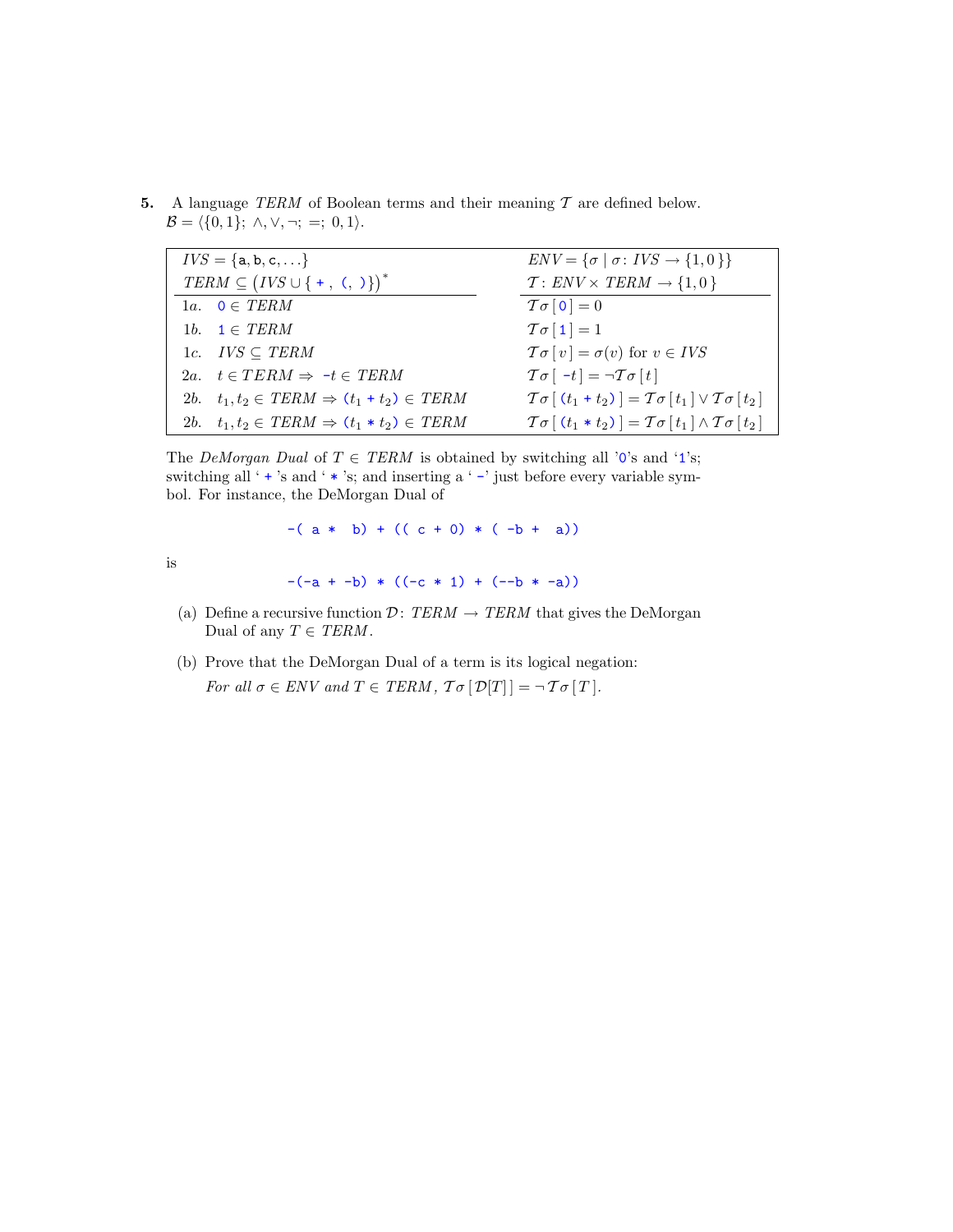6. Chapter 8 briefly outlines of the proof of the Substitution Lemma (Lemma [8.2,](#page-0-0) p. [150\)](#page-0-0) for the language prop of propositional formulas (Fig. [8.2,](#page-0-0) p. [147\)](#page-0-0).

**Substution Lemma.** Let S be a substitution and  $\sigma$  an environment. Define a new environment  $\sigma'$  as follows:

 $\sigma'(v) = \mathcal{P}\sigma[\mathcal{S}(v)]$  for  $v \in IVS$ 

Then for all PROPS  $P$ ,

 $\mathcal{P}\sigma'[P] = \mathcal{P}\sigma[\mathcal{S}[P]]$ 

proof. The proof is a straightforward structural induction on prop. The inductive cases hold because the operations are functions. The interesting base case is the one for a variable  $v \in IVS$ . In that case, we have

 $\mathcal{P}\sigma'[v] = \mathcal{P}\sigma[\mathcal{S}[v]]$ 

which is exactly what we need to make the theorem true.  $\hfill\Box$ 

Write a detailed outline of the proof, stating all the cases that need to be proved. You do not need to complete the proofs.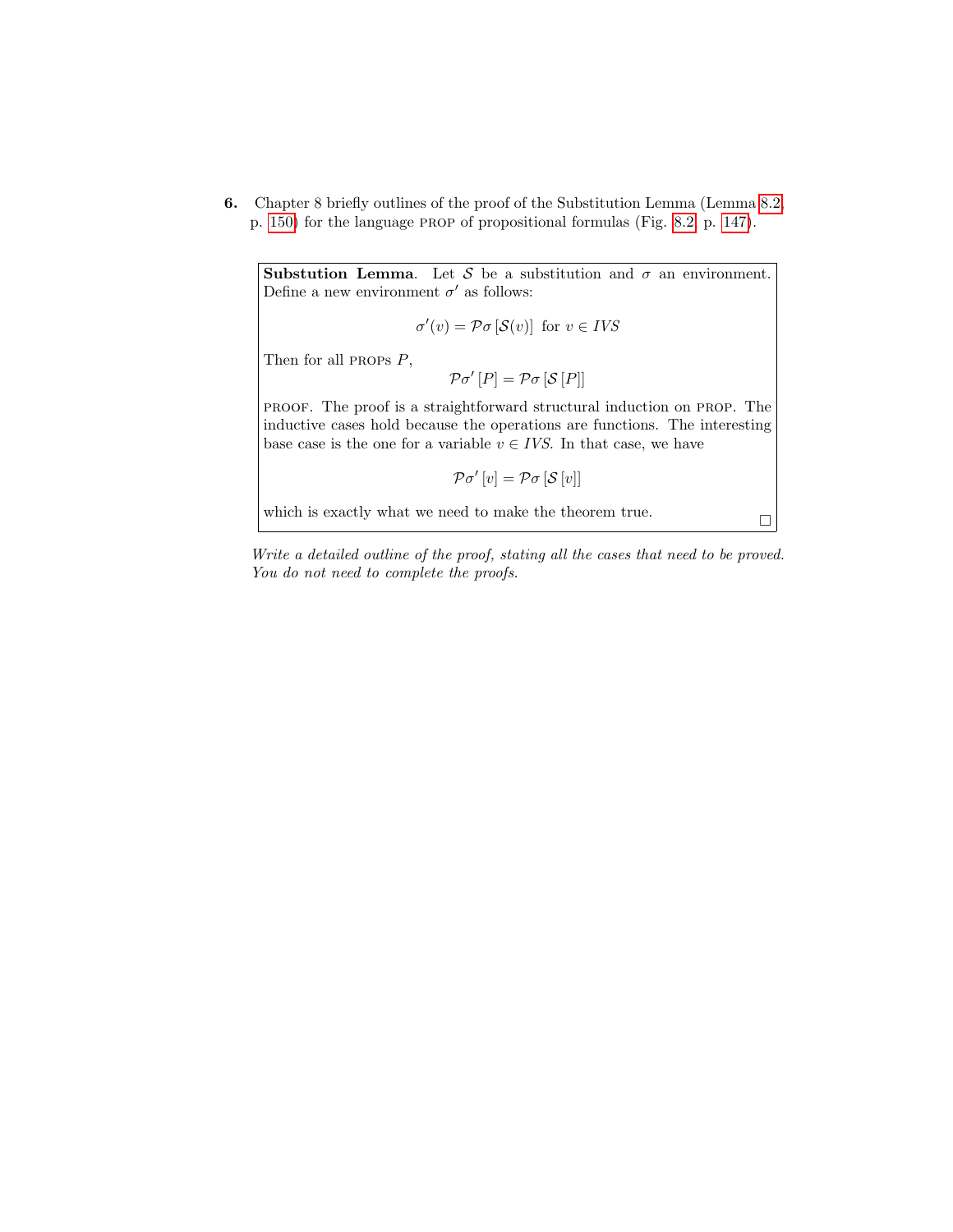7. Let  $F \equiv p \wedge (q \vee r)$ . Perform the following substitutions

(a) 
$$
F\begin{bmatrix}r, q, p\\p, q, r\end{bmatrix}
$$
  
\n(b)  $F\begin{bmatrix}p\vee r\\p\end{bmatrix}$   
\n(c)  $F\begin{bmatrix}p\vee r, q \Rightarrow r\\p, r\end{bmatrix}$   
\n(d)  $\left(F\begin{bmatrix}p\vee r\\p\end{bmatrix}\right)\begin{bmatrix}q\\p\end{bmatrix}$   
\n(e)  $\left(F\begin{bmatrix}q\\p\end{bmatrix}\right)\begin{bmatrix}p\vee r\\p\end{bmatrix}$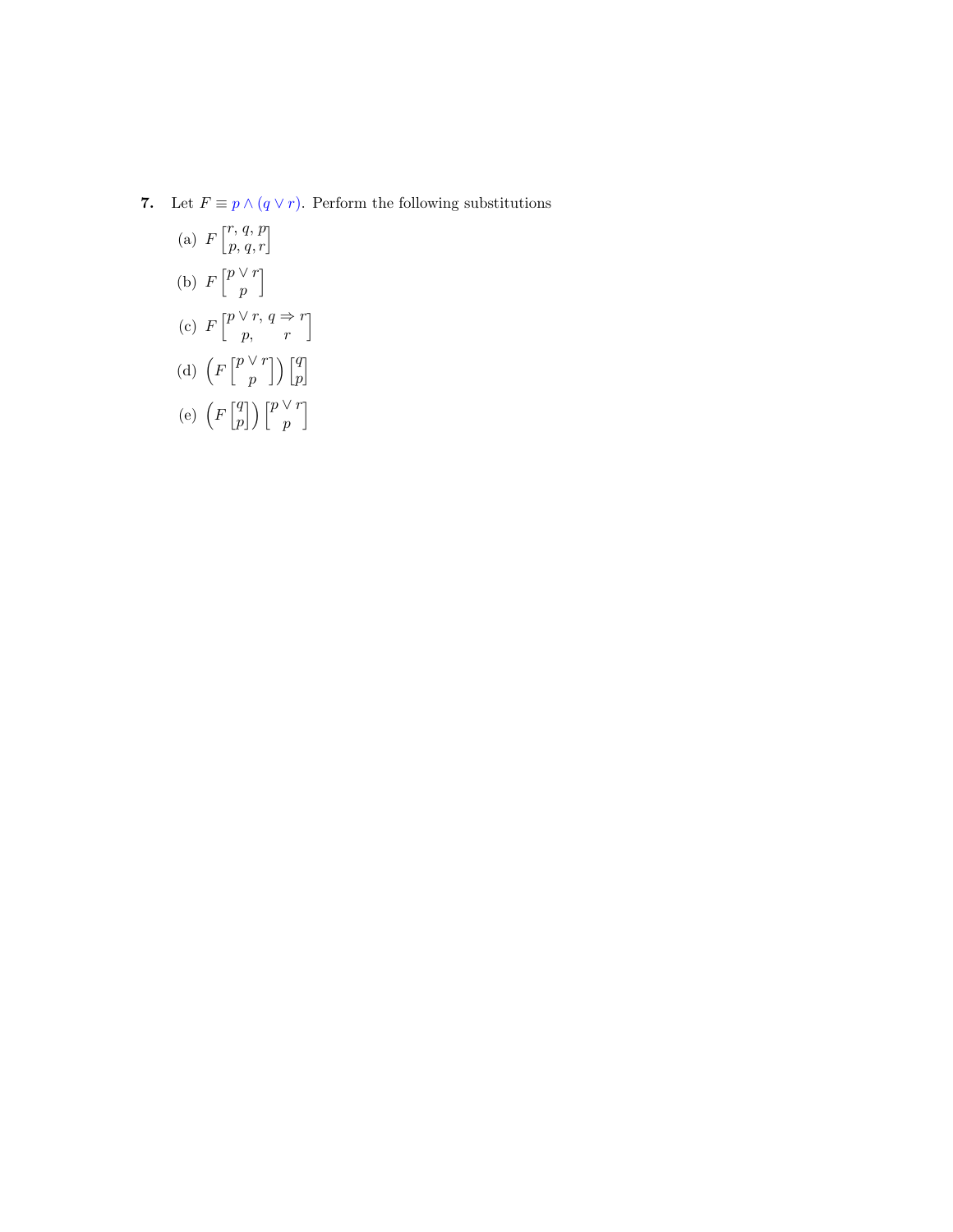8. Given a program fragment

```
{PRE}while TEST do \{INV\} BODY
{POST}
```
The Theorem on Loop Invariants from Chapter 5 implies that to prove assertion post holds after the while-loop executes, it suffices to prove three things:

1. INITIALIZATION: PRE  $\Rightarrow$  INV.

Assertion inv must hold when the program first reaches the loop, so whatever condition PRE that does hold must imply POST also holds.

2. INVARIANCE:  $\{INV \wedge TEST\} BODY \{INV\}$ 

If assertion INV holds and the loop TEST is true, then after executing the loop BODY, INV will again hold.

3. TERMINATION: INV  $\land \neg TEST \Rightarrow INV$ .

When (and if) the loop terminates, INV will be true and the loop TEST will have failed. These two conditions should imply that the final assertion, post, also holds.

In the program to the right, the final assertion states that program variable  $x$  holds the greatest common divisor of A and B.

Write down exactly what must be proven to verify this program and do the proofs. If you are not able to finish the proofs, clearly indicate what is left to be proven.

 ${x = A \in \mathbb{N} \land y = B \in \mathbb{N}}$ while  $x \neq y$  do  $\{\gcd(x, y) = \gcd(A, B)\}\$ if  $x < y$ then  $y := y - x$ else  $x:= x-y$  ${x = \gcd(A, B)}$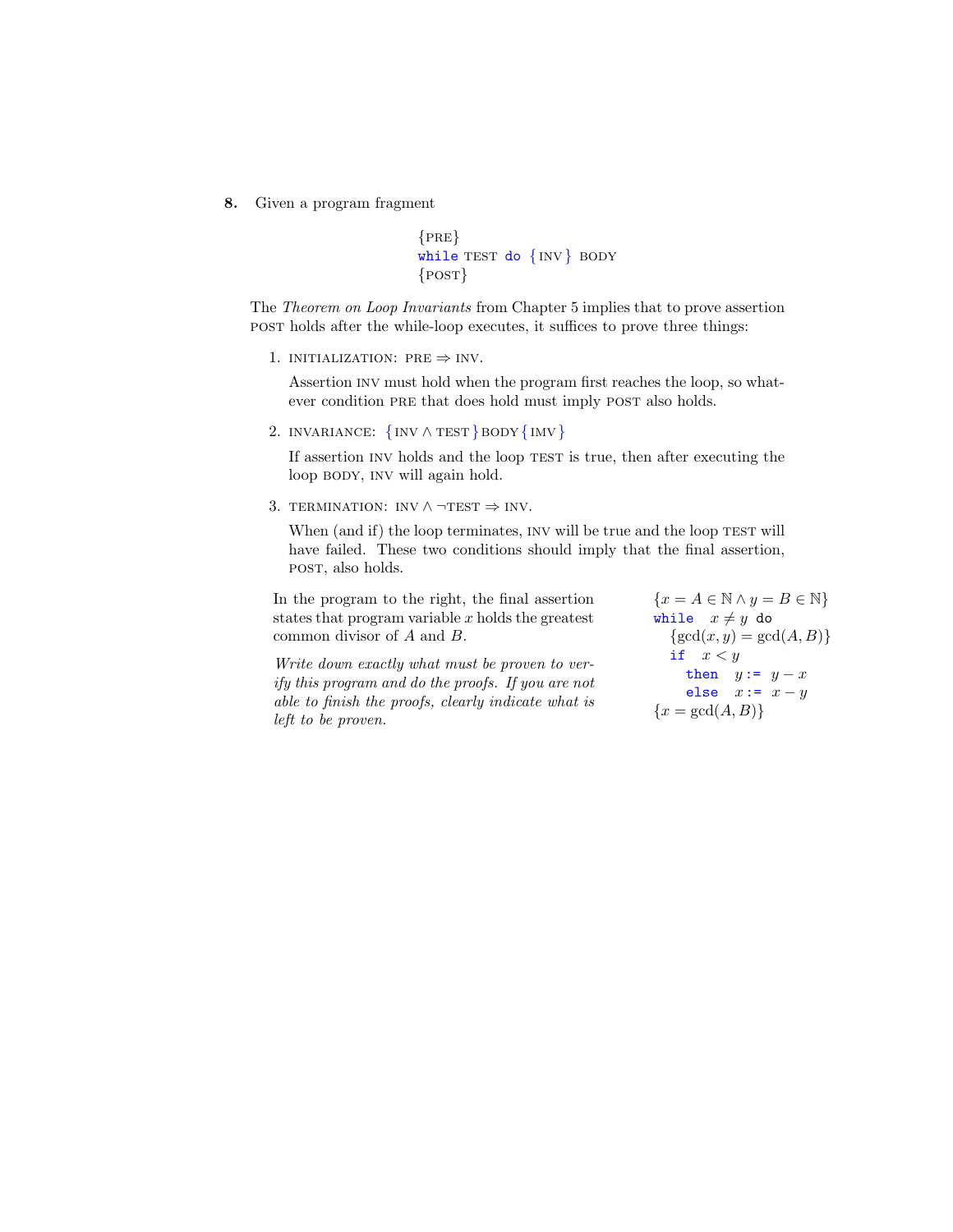9. Proposition [8.7](#page-0-0) (p. [154\)](#page-0-0) states

$$
\{P\} \ x := t \ Q\} \quad \text{if} \quad P \Rightarrow Q \begin{bmatrix} t \\ x \end{bmatrix}
$$

where  $Q\left\lceil\frac{t}{t}\right\rceil$  $\ddot{x}$ is the formula that results from substituting term  $t$  for identifier  $x$ in proposition Q.

Use this transformation to reduce

$$
\{A = qB + r \land r < B\} \text{ begin } q := q + 1 \text{; } r := r - B \text{ end } \{A = qB + r\}
$$

to a purely arithmetic (containing no program statements) proposition, as is done in Example [8.8](#page-0-0) (p. [156.](#page-0-0)